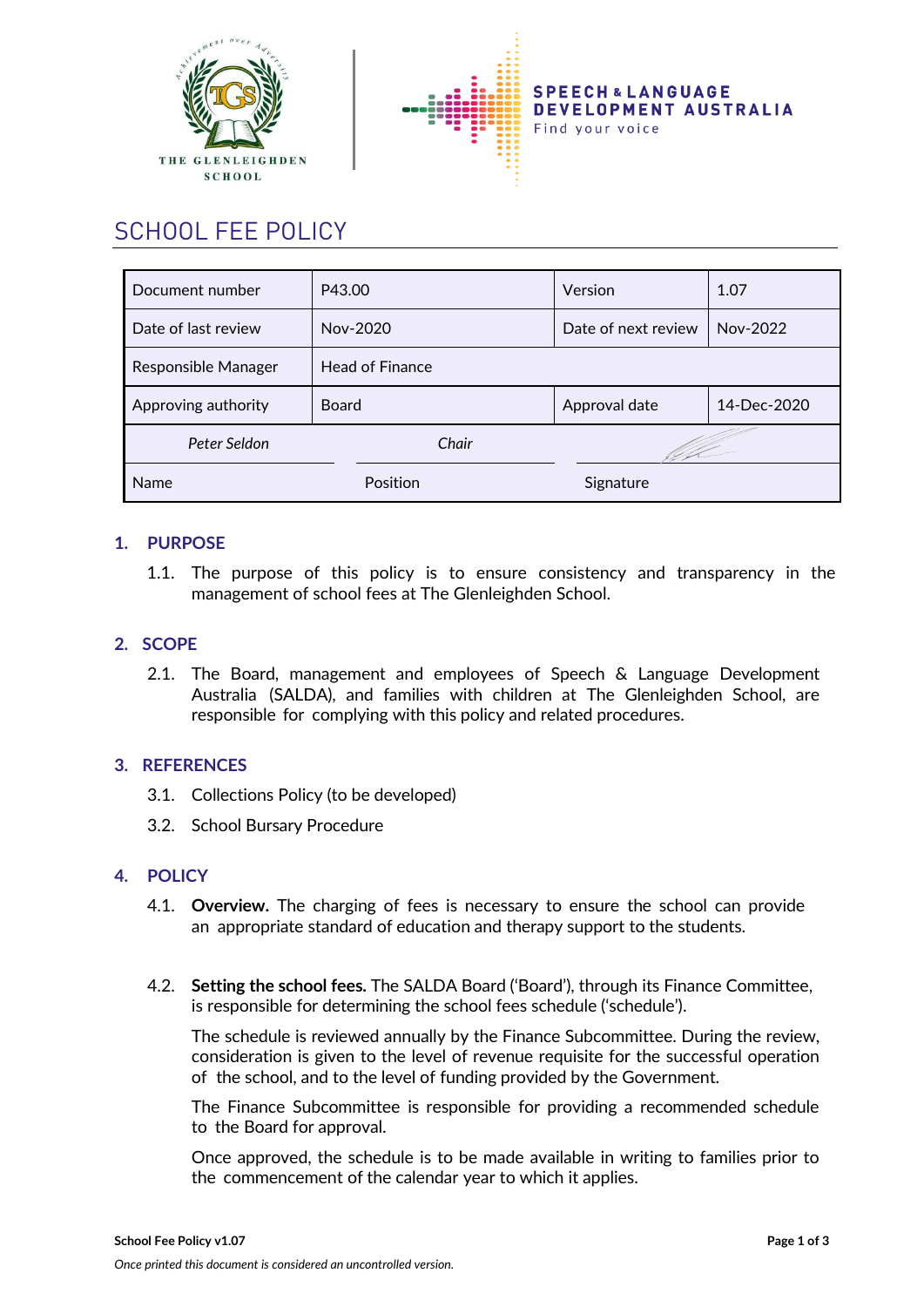- 4.3. **Inclusions.** The school fees are for enrolment at The Glenleighden School and includes:
	- 4.3.1. **Application Fee.** A non-refundable fee will be charged for each school application for enrolment.
	- 4.3.2. **Enrolment Deposit.** The enrolment deposit is payable on accepting placement and reduces the school fees payable. This fee will be allocated to the final terms fees invoice when a student finishes at The Glenleighden School.
	- 4.3.3. **Tuition fees.** Tuition fees assist in the provision of teachers and therapists, learning resources and maintenance of learning spaces.
	- 4.3.4. **Vocational Education & Training (VET) fees.** These fees apply only to Senior School students who participate in VET related activities. Fees are charged per term and assist with the provision of these activities.
- 4.4. **Voluntary fees. Building levy.** The building levy is used to maintain our existing facilities, repay capital loans, and allow for future capital developments at the school. This fee is voluntary but will be charged to all families enrolled in the school at the beginning of the year.
- 4.5. **Additional charges.** Additional charges are applied for one-off educational/excursion opportunities (e.g. swimming lessons, school camp, gym participation etc). These are invoiced separately as they arise.
- 4.6. **Sibling discount.** A sibling discount is available when two or more children from the same family attend The Glenleighden School. The basis of the discount is that the full fee is paid forthe eldest enrolled sibling ('first child') and the discount applies to younger siblings. The discount rates are:
	- 4.6.1. second child concurrently enrolled 10%
	- 4.6.2. third child concurrently enrolled 15%
- 4.7. **Financial hardship.** Families experiencing financial hardship are encouraged to make a written request for fee assistance. The assistance available to a qualifying family may be in the form of a deferred payment plan or a reduction in fees. Such assistance is offered in accordance with the School Fee Assistance Procedure. All discussions and arrangements regarding fees are strictly confidential.
- 4.8. **Notice of withdrawal.** Families are required to provide written notice of withdrawal of a student to the School Principal. The period of notice is one term in advance, before the last day of term. In lieu of notice a term's fees will be charged.
- 4.9. **Invoicing.** The school fee is considered to be an annual fee and is invoiced to families in four equal instalments over the four terms of the school year. The invoices are sent in the first week of each term and are payable within 14 days of the invoice date, unless the family has a direct debit agreement in place, in which case the fees are payable as agreed on the direct debit form.

Payments can be made by Direct Debit, EFT, or Credit Card (not American Express or Diners Club).

- 4.10. **Early bird discount.** Families will be given the option of paying the full year's fee upfront. Should they take up this option and make payment of the full year's fee by 28 February, they will be given an early bird discount of 5% per enrolled student. This discount is not available for parents who already receive another discount for the school fees (refer clause 4.6).
- 4.11. **Non-payment.**